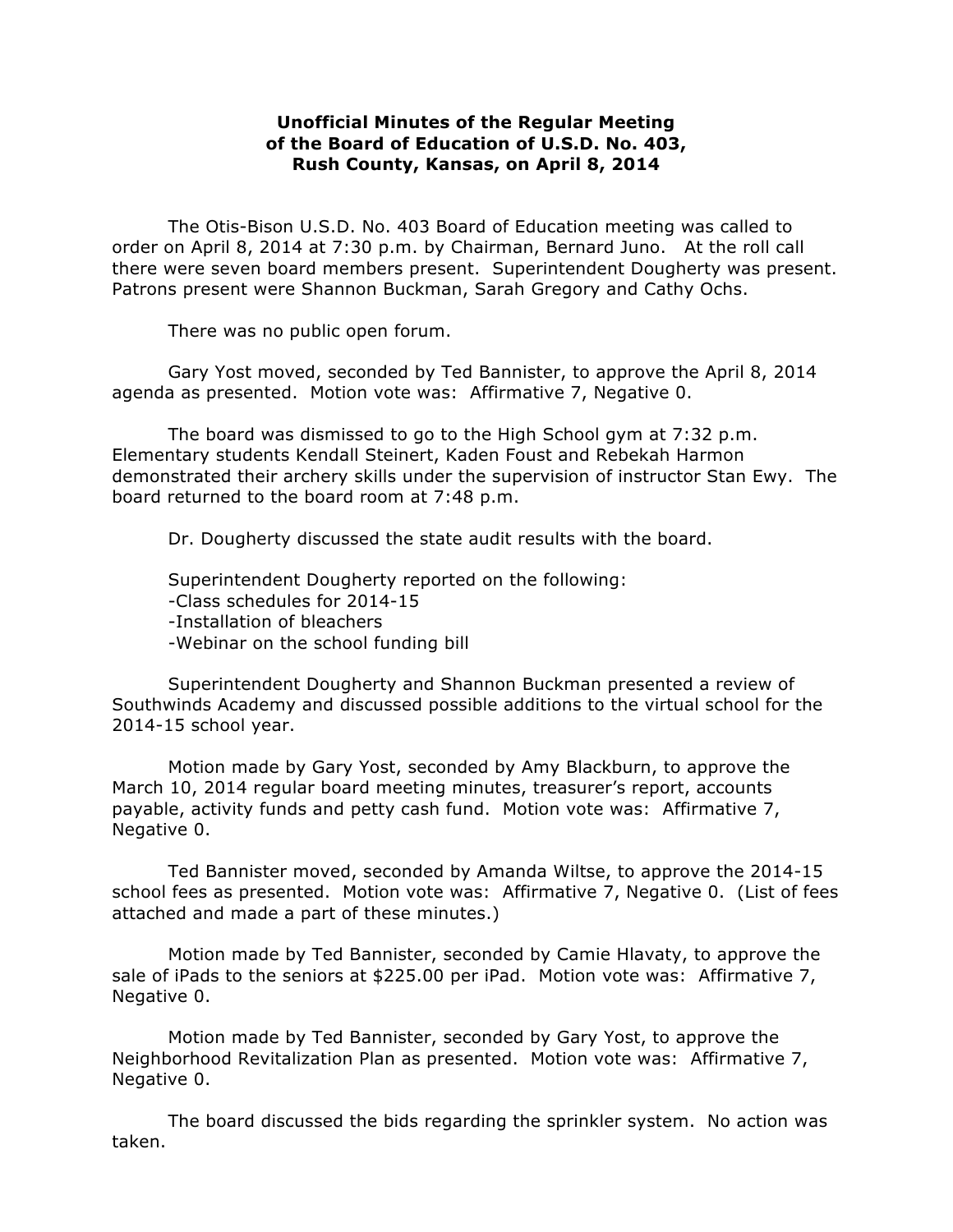Amy Blackburn moved, seconded by Amanda Wiltse, to go into executive session for fifteen (15) minutes with the board and Superintendent Dougherty to discuss personnel matters of nonelected personnel and to protect the privacy interests of the individual(s) to be discussed and that we return to open session in this room at 9:14 p.m. Motion vote was: Affirmative 7, Negative 0.

The meeting was resumed at 9:14 p.m.

Bernard Juno moved, seconded by Amanda Wiltse, to go into executive session for fifteen (15) minutes with the board and Superintendent Dougherty to discuss personnel matters of nonelected personnel and to protect the privacy interests of the individual(s) to be discussed and that we return to open session in this room at 9:30 p.m. Motion vote was: Affirmative 7, Negative 0.

The meeting was resumed at 9:30 p.m.

Amy Blackburn moved, seconded by Camie Hlavaty, to go into executive session for ten (10) minutes with the board and Superintendent Dougherty to discuss personnel matters of nonelected personnel and to protect the privacy interests of the individual(s) to be discussed and that we return to open session in this room at 9:40 p.m. Motion vote was: Affirmative 7, Negative 0.

The meeting was resumed at 9:40 p.m.

Motion made by Amanda Wiltse, seconded Amy Blackburn, to approve the Driver's Education contract for Stan Ewy. Motion vote was: Affirmative 7, Negative 0.

Camie Hlavaty moved to approve the summer help as presented. Motion seconded by Verla King. Motion vote was: Affirmative 7, Negative 0. Summer contracts will be offered to Doris Straub, Madelyn Tanger, Demi Bartonek, Dekota Nelson, Holly Strommenger, Dalton Steinert, Kathy Nelson and Scott Goodheart.

Verla King moved, seconded by Amanda Wiltse, to approve the settlement with Lisa Wondra. Motion vote was: Affirmative 7, Negative 0.

Motion made by Ted Bannister, seconded by Gary Yost, to approve extension of Southwinds Academy contracts to Dr. Dougherty and Shannon Buckman for three years. Motion vote was: Affirmative 7, Negative 0.

Ted Bannister moved, seconded by Amy Blackburn, to accept the resignation of Dr. Dougherty as superintendent of Otis-Bison effective June 30, 2014. Motion vote was: Affirmative 7, Negative 0.

Motion made by Bernard Juno, seconded by Amanda Wiltse, to go into executive session for ten (10) minutes with the board and Superintendent Dougherty to protect the public interest in negotiating a fair and equitable contract and that we return to open session in this room at 9:52 p.m. Motion vote was: Affirmative 7, Negative 0.